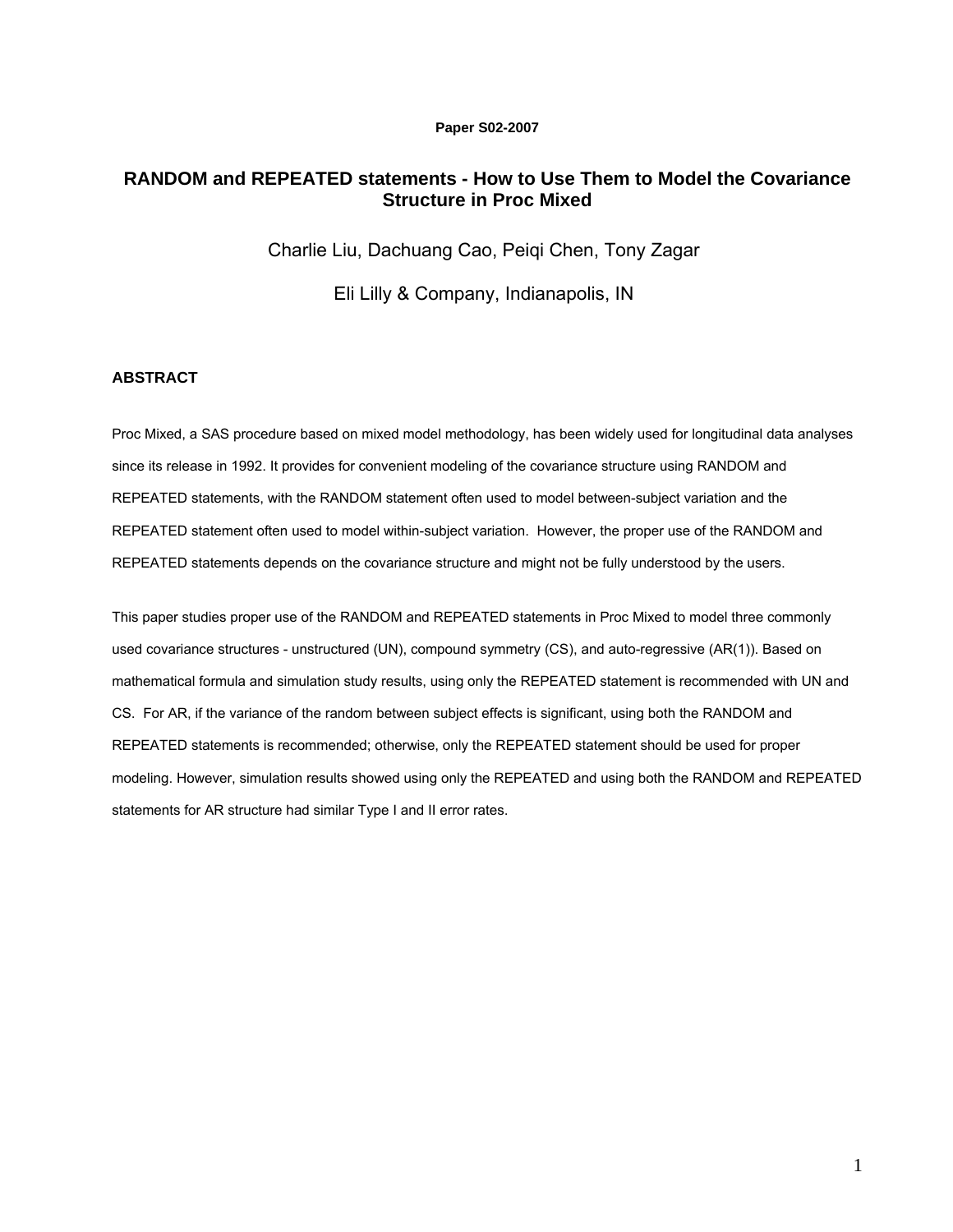### **INTRODUCTION**

In most clinical trials, repeated measurements are taken on the same experimental subject over time. These repeated measurements are correlated. To estimate the treatment effect, it is important to adequately model the covariance structure of the repeated measurements. The SAS procedure PROC MIXED provides such flexibility and thus has been widely used to analyze clinical trial longitudinal data since its release in 1992.

The overall variation in the data can be attributed to between subject variation (at the same time point) and within subject variation (among different time points). PROC MIXED uses the RANDOM statement to model between subject variation and the REPEATED statement to model within subject variation. In practice, we have seen cases where only one of the two statements is needed and either statement yields the same results as the other. When both RANDOM and REPEATED statements are used in a model, sometimes a note (a warning in the earlier version of SAS) would appear in the Log window stating that the "final Hessian is not positive definite" or the "estimated G matrix is not positive definite**",**  depending on the covariance structure used. Furthermore, there have been numerous publications or presentations on various SUG meetings addressing how to choose the right covariance structures for the data (Wolfinger, 1993, 1996; Kincaid, 2005; Littell et el. 2006) or select the appropriate models using Proc Mixed (Ngo, 1997), but few on how to properly use the statements once the appropriate covariance structure is selected. This research investigates the appropriate use of either the REPEATED statement or the use of both the RANDOM and REPEATED statements in PROC MIXED with three covariance structures commonly used in clinical trials: unstructured (UN), compound symmetry (CS), and auto-regressive (1) (AR(1)).

The notation for the mixed model and the three commonly used covariance structures are reviewed, then recommendations are given for the proper use of the RANDOM and REPEATED statements based on mixed model theory for the three structures. Simulations are conducted to verify the recommendations for use of the RANDOM and REPEATED statements for the three structures and additional simulations are conducted for the AR(1) structure to investigate the consequences on Type I and II errors of using the REPEATED statement and both RANDOM and REPEATED statements. Finally the proper use of the statements, based on the theory and simulation results, is discussed.

## **MIXED MODEL NOTATION AND COVARIANCE STRUCTURES**

#### **GENERAL MIXED MODEL NOTATION**

The typical linear mixed model notation is:

$$
Y = X\beta + ZU + \epsilon,
$$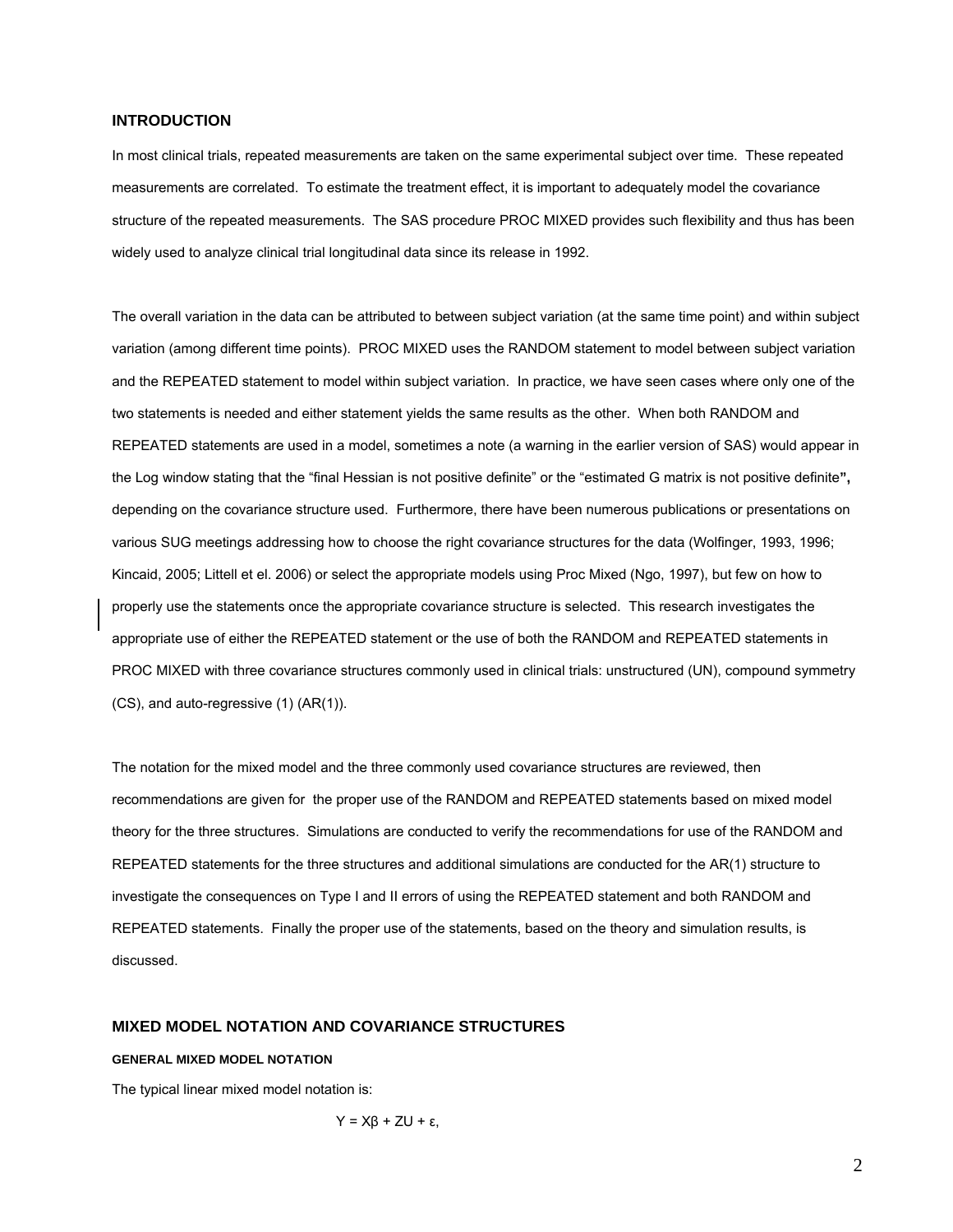where β denotes fixed effects with design matrix X, U random effects with design matrix Z, and ε random error. U and ε are assumed to be Gaussian random variables that are uncorrelated and have expectations **0** and variances *G* and *R*, respectively, that is  $U \sim N(0, G)$  and  $ε \sim N(0, R)$ . Thus, the variance of *y* is Var(Y) = V = ZGZ' + R. Note that, when **R** = σ2 I and **Z** = **0**, the mixed model reduces to the standard linear model, i.e. Y = Xβ + ε.

In proc mixed, the RANDOM statement models random effects (including the random between subject variation) by setting up the **Z** and **G** matrices**,** and the REPEATED statement models the within subject variation by setting up the **R** matrix, which is the covariance structure for repeated measurements on subjects (SAS Online Doc 9.1.3). If no REPEATED statement is specified, R is assumed to be equal to  $\sigma^2$ I, and thus the correlation between measurements over time is constant.

#### **AN EXAMPLE OF MIXED MODEL WITH REPEATED MEASUREMENTS**

To illustrate the notation for the mixed model with repeated measurements over time, consider a clinical trial having two treatment groups (i=1, 2), 50 subjects (j=1 to 50) per treatment, and repeated measurements in 5 visits (k=1 to 5). The trial does not have random factors in design. The mixed model for the study is:

$$
Y_{ijk} = \mu + \alpha_i + \gamma_k + (\alpha \gamma)_{ik} + u_{ij} + e_{ijk},
$$

where Y<sub>ijk</sub> is response at time k (k=1 to 5) for the j<sup>th</sup> subject (j=1 to 50) in the i<sup>th</sup> group (i = 1 to 2); μ, α<sub>i</sub>, γ<sub>k</sub> and (αγ)<sub>ik</sub> are fixed effects;  $u_{ij}$  is the random effect corresponding to the j<sup>th</sup> subject in the i<sup>th</sup> group; and  $e_{ijk}$  is random error.

The variance of  $Y_{ijk}$  and covariance between  $Y_{ijk}$  and  $Y_{lmn}$  are as follows:

Var(Y<sub>ijk</sub>) = Var (u<sub>ij</sub> + e<sub>ijk</sub>) =  $\sigma_u^2$  + Var(e<sub>ijk</sub>)  $Cov(Y_{iik}, Y_{lmn}) = Cov(u_{ii}, u_{lm}) + Cov(u_{ii}, e_{lmn}) + Cov(u_{lm}, e_{iik}) + Cov(e_{iik}, e_{lmn})$  $=$  Cov(u<sub>ii</sub>, u<sub>ii</sub>) + Cov(e<sub>iik</sub>, e<sub>iin</sub>)  $= \sigma_{u}^2 + \text{Cov}(e_{ijk}, e_{ijn})$ 

From the above formula, we see the variance and covariance are determined by both the random subject effect ( $\sigma_u^2$ ) and the correlation between different measurements of the same subject in the same group ( $Cov(e_{ijk}, e_{ijn})$ ).

#### **VARIANCES AND COVARIANCE OF THREE COMMONLY USED COVARIANCE STRUCTURES**

Three commonly used covariance structures (CS, UN and AR(1)), including the parameters and the formula for the  $(I,j)$ <sup>th</sup> element are shown in Table 1 (SAS Online Doc 9.1.3).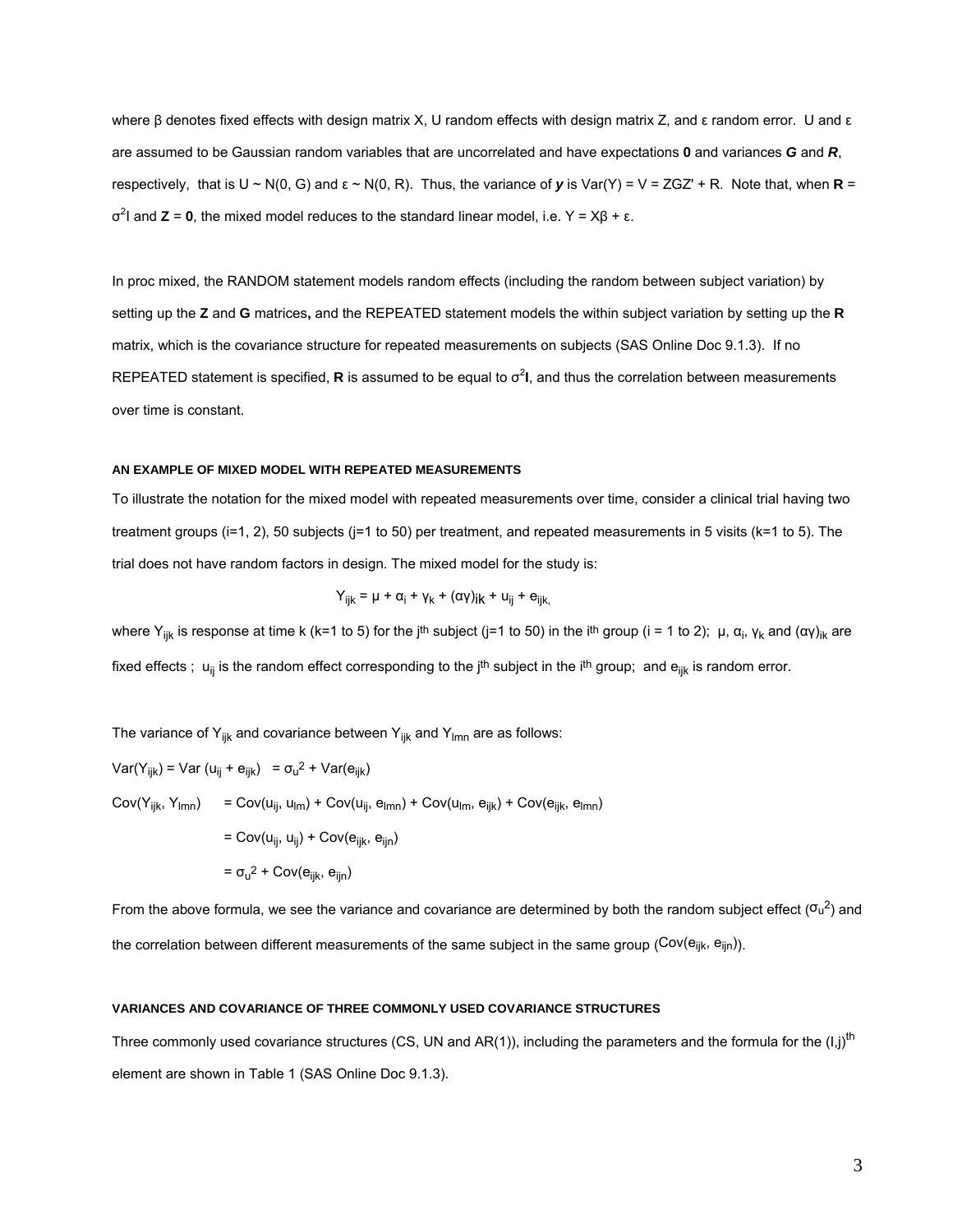| Structure | Description              | Parameters | (i.j) <sup>th</sup> element |
|-----------|--------------------------|------------|-----------------------------|
| AR(1)     | Autoregressive(1)        |            | $\sigma^2$ pli-jl           |
| CS        | <b>Compound Symmetry</b> |            | $σ1 + σ21(i=j)$             |
| UN        | Unstructured             | $t(t+1)/2$ | σij                         |

Table 1: The Three Most Commonly Used Covariance Structures

The variances and co-variances of the three structures are shown below:

Compound Symmetry (CS):

$$
\begin{bmatrix}\n\sigma^2 + \sigma_1 & \sigma_1 & \sigma_1 & \sigma_1 \\
\sigma_1 & \sigma^2 + \sigma_1 & \sigma_1 & \sigma_1 \\
\sigma_1 & \sigma_1 & \sigma^2 + \sigma_1 & \sigma_1 \\
\sigma_1 & \sigma_1 & \sigma_1 & \sigma^2 + \sigma_1\n\end{bmatrix}
$$

The variances are homogeneous in the CS structure and the correlation between two separate measurements is constant no matter how far apart in time the measurements are.

Unstructured (UN):

|               | $\sigma_{A1}$ | $\sigma_{\rm 31}$ | $\sigma_{41}$  |
|---------------|---------------|-------------------|----------------|
| $\sigma_{A1}$ | σę            | $\sigma_{AA}$     | $\sigma_{1,2}$ |
| $\sigma_{31}$ | $\sigma_{32}$ | σş                | $\sigma_{4,3}$ |
| $\sigma_{41}$ | $\sigma_{12}$ | блэ               |                |

The variances and covariance in the UN structure are allowed to differ at and between different measurements. Among all the possible covariance structures, UN requires the most parameters to be fitted  $(t(t+1) / 2)$ .

Autoregressive (1):



The variances in AR(1) structure are homogenous, and correlations decline exponentially with time. This means the variability in a measurement is constant at different measurements times, and consecutive measurements are more highly correlated than non-consecutive measurements.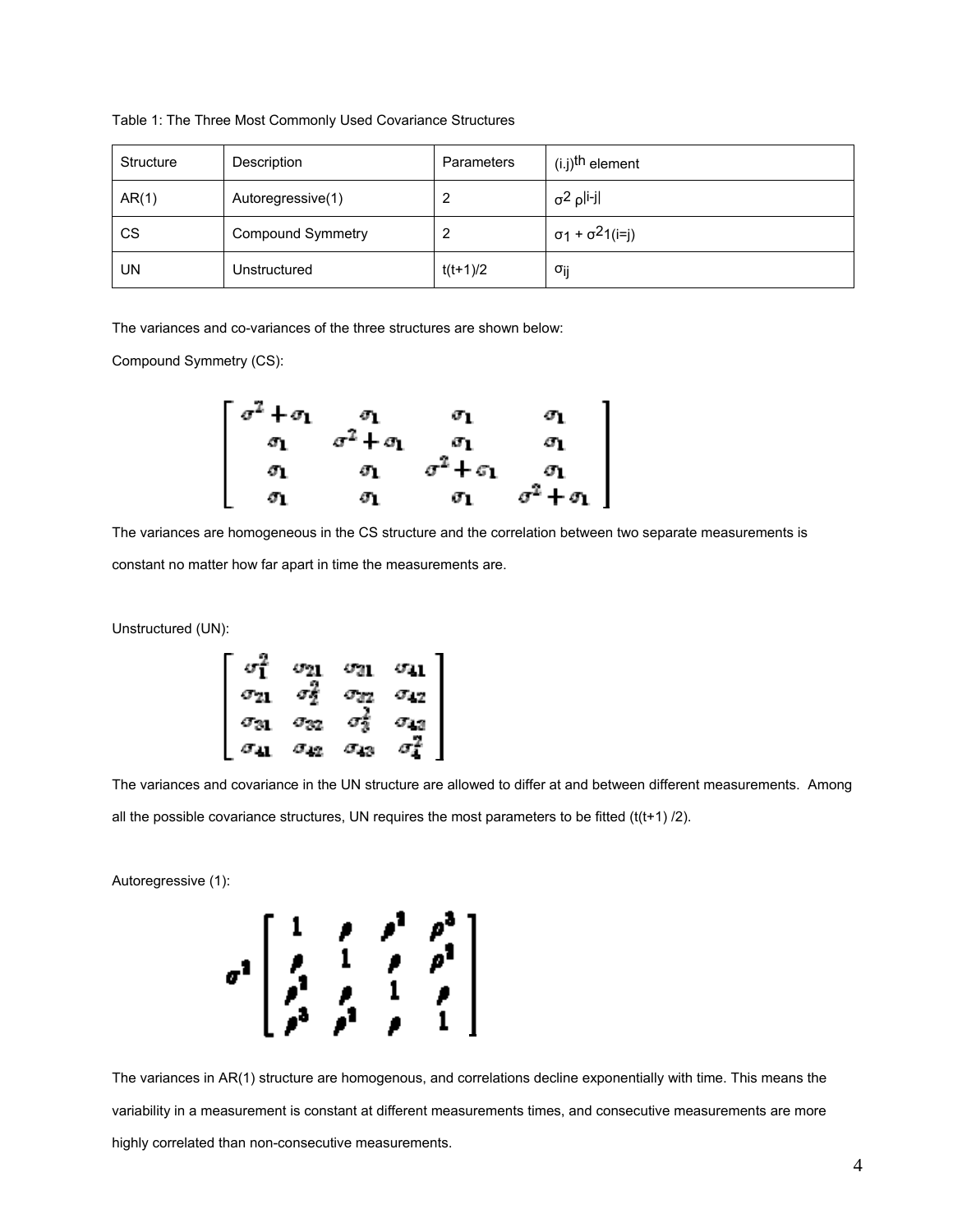#### **HOW TO CHOOSE RANDOM AND REPEATED STATEMENTS TO MODEL COVARIANCE?**

### **– RESULTS FROM MATHEMATICAL FORMULA.**

According to the underlying variance and covariance structure of CS, UN and AR(1), we can infer the following formula for variance and covariance:

Autoregressive (1) (AR(1)):

Var(Y<sub>ijk</sub>) =  $\sigma_u^2$  + Var( $e_{ijk}$ ) =  $\sigma_u^2$  +  $\sigma^2$ 

Cov(Y<sub>ijk</sub>, Y<sub>ijn</sub>) =  $\sigma_u^2$  + Cov(e<sub>ijk</sub>,e<sub>ijn</sub>) =  $\sigma_u^2$  + σ<sup>2</sup>ρl<sup>k-n|</sup>

There is no redundancy in the formulation, the between-subject variance  $\sigma_u^2$  must be specified with the RANDOM statement and the within-subject covariance σ<sup>2</sup>ρl<sup>k-n|</sup> must be specified with the REPEATED statement. However, if σ<sub>u</sub><sup>2</sup> is 0 then using only the REPEATED statement is appropriate.

Compound Symmetry (CS):

Var(Y<sub>ijk</sub>) =  $\sigma_u^2$  + Var(e<sub>ijk</sub>) =  $\sigma_u^2$  +  $\sigma_1$  +  $\sigma^2$ 

Cov(Y<sub>ijk</sub>, Y<sub>ijn</sub>) = σ<sub>u</sub><sup>2</sup> + Cov(e<sub>ijk</sub>,e<sub>ijn</sub>) = σ<sub>u</sub><sup>2</sup> + σ<sub>1</sub>

There is a redundancy in the formulation, because  $\sigma_u^2$  +  $\sigma_1$  appear only as the sum  $\sigma_u^2$  +  $\sigma_1$ , and either  $\sigma_u^2$  or  $\sigma_1$  must be set to zero in order to be able to estimate the other. This implies there is no need to use both RANDOM and REPEATED statements, only one of them should be adequate.

Unstructured (UN):

$$
Var(Y_{ijk}) = \sigma_u^2 + Var(e_{ijk}) = \sigma_u^2 + \sigma_k^2
$$

Cov(Y<sub>ijk</sub>, Y<sub>ijn</sub>) =  $\sigma_u^2$  + Cov( $e_{ijk}$ , $e_{ijn}$ ) =  $\sigma_u^2$  +  $\sigma_{kn}$ 

The same as with CS, there is redundancy in the formulation. Because  $\sigma_u^2$  always appears in the sum with a  $\sigma_{\sf kn}$ parameter, the either  $\sigma_u^2$  or  $\sigma_{kn}$  must be set to 0 in order to estimate the other. However, assuming  $\sigma_{kn}$  = 0 implies that the measurements over time are independent, which violates the nature of longitudinal measurements and the UN structure.

For the CS and UN structures, since there are redundancies in their variance and covariance formulae, we can not estimate uniquely and simultaneously the between subject random variation (σ<sub>u</sub>2) and the within subject variation (σ<sub>1</sub>2, σkn). Thus, we should not use both the RANDOM and REPEATED statements for CS and UN structures; only one is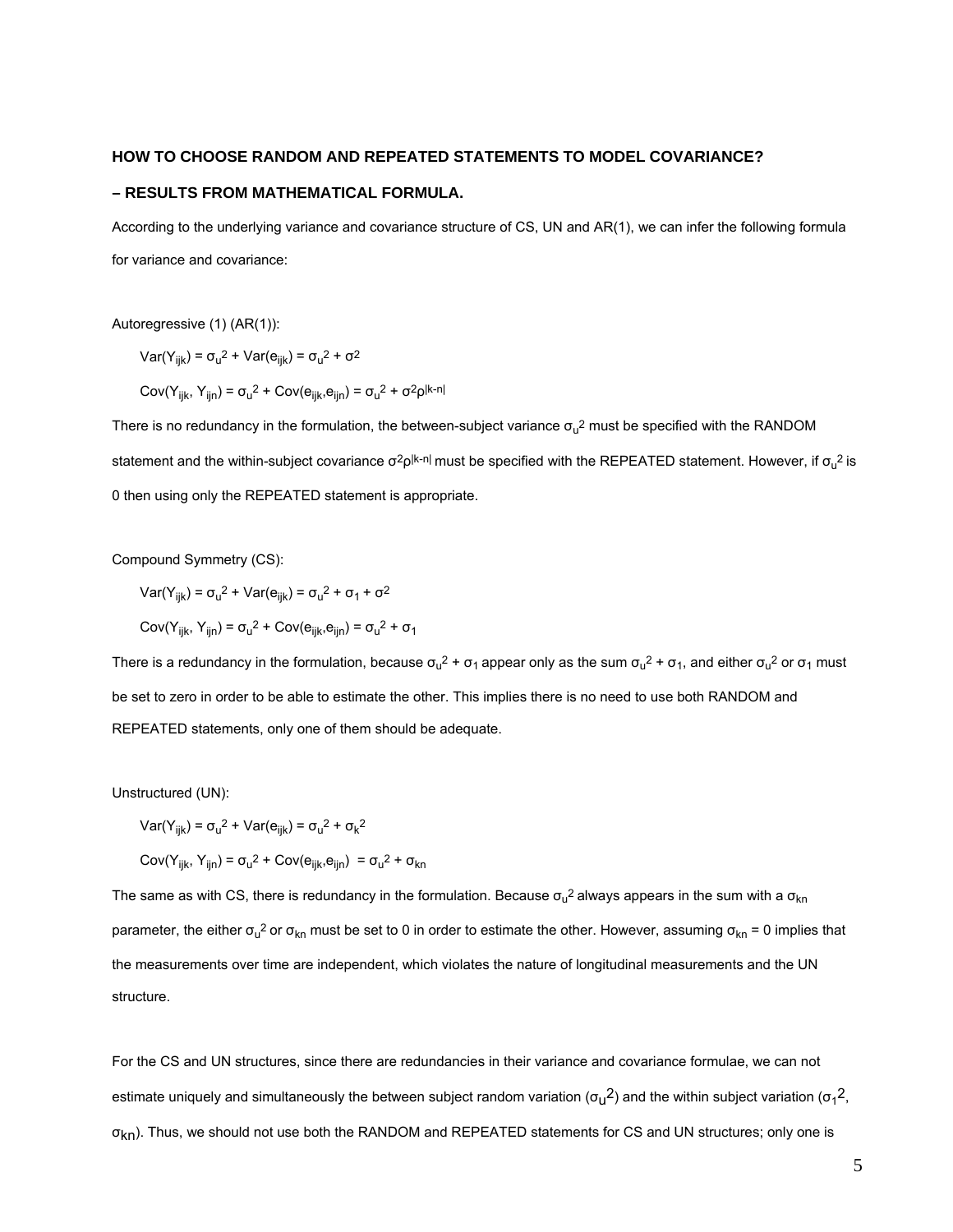needed. For the CS structure, using only one of the statements would produce the same results if the correlations between different measurements in time are positive, as the RANDOM specification constrains the correlation to be positive whereas the REPEATED specification leaves the correlation unconstrained (SAS OnlineDoc 9.1.3). For UN, using only the RANDOM statement, i.e. assuming the covariance components -  $\sigma_{kn}$  = 0, will imply the measurements over time are independent, which violate the nature of longitudinal measurement and the UN structure. Thus, only the REPEATED statement should be used.

For the AR(1) structure, there is no redundancy, and both the RANDOM and REPEATED statements can be used, but if we know that  $\sigma_u^2$  = 0 then using only the REPEATED statement is appropriate. These suggestions for choosing the right statements according to the covariance structures are well described by Littell et al. (1998).

### **SIMULATION STUDY**

In order to test the suggestions based on the mathematical formula presented above and also to answer the questions "What would happen if we fit the CS and UN models with both RANDOM and REPEATED statements?" and "what would happen if we fit the AR with only REPEATED statement?", a simulation study was conducted to compare the performance of using only the REPEATED statement and that of using both the RANDOM and the REPEATED statements for the three selected covariance structures.

### **SIMULATION METHODS**

Data were simulated for 2 treatment groups (treated and untreated), 50 subjects per treatment group, and at 5 visits (see the detailed model described in the example shown in the earlier section). For the untreated group, the mean of the response variable was set to 0 at each of the five visits. For the treated group, the means of the response variable at the five visits were set to 0, 1, 2, 3, and 4. According to the variance-covariance values shown below, 1000 datasets were simulated for the CS structure and the AR structure, and 100 datasets for the UN structure. The small number of UN datasets was due to the computation time estimate the large number of parameters.

- CS:  $\sigma^2$ =0.5,  $\sigma_1$ =1.0
- UN
- ο  $\sigma_1^2$ =3.0,  $\sigma_{12}$ =2.0,  $\sigma_{13}$ =1.0,  $\sigma_{14}$ =1.0,  $\sigma_{15}$ =0.5
- ο  $\sigma_2^2$ =4.0,  $\sigma_{23}$ =1.5,  $\sigma_{24}$ =0.7,  $\sigma_{25}$ =0.3
- ο  $\sigma_3^2$ =3.0,  $\sigma_{34}$ =0.5,  $\sigma_{35}$ =0.2
- ο  $\sigma_4^2$ =2.0,  $\sigma_{45}$ =0.6
- ο  $\sigma_5^2$ =4.0
- AR(1):  $\sigma_{\rm u}^2$ =6.0,  $\sigma^2$ =2.0, and  $\rho$ =0.8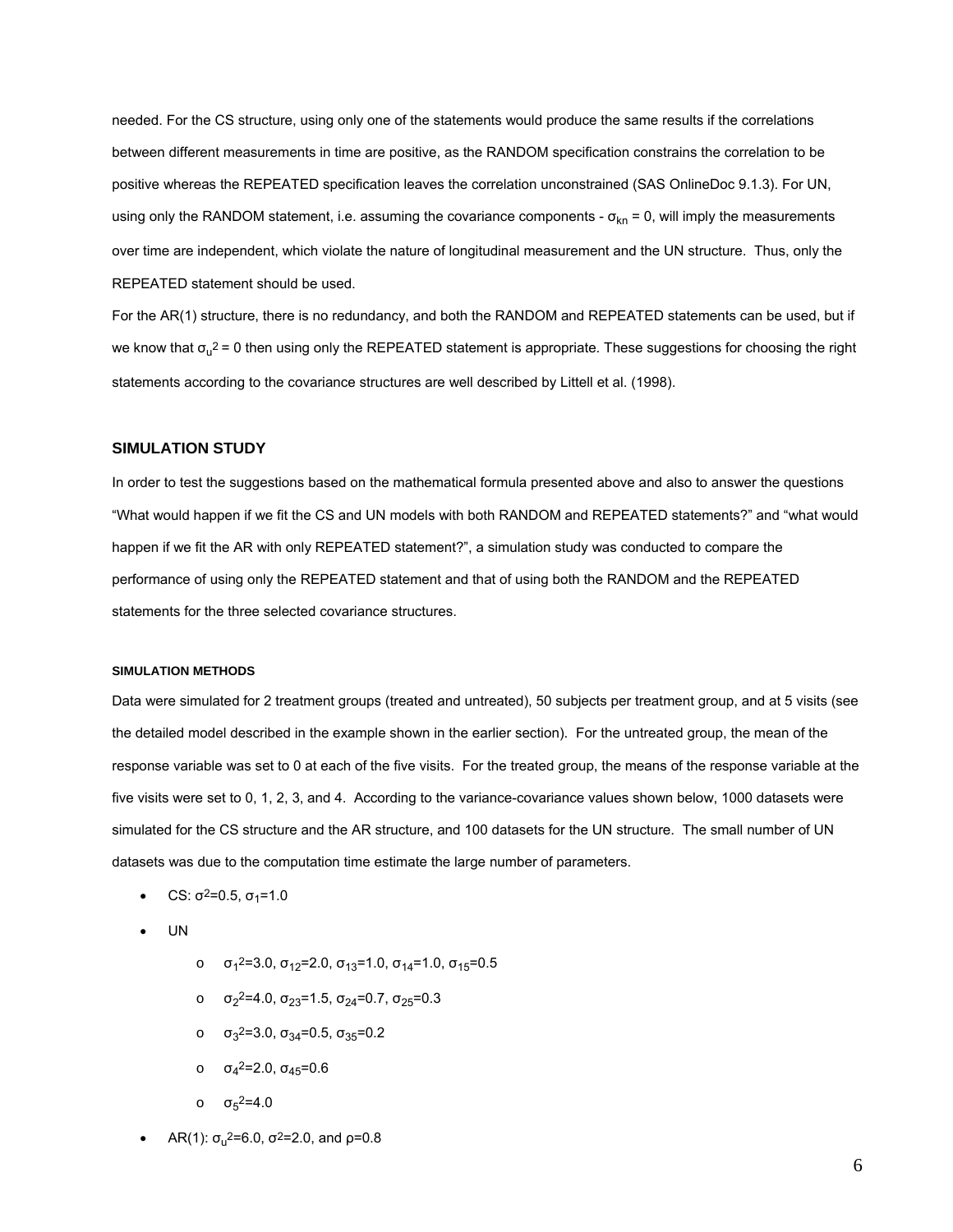Each of the datasets was analyzed with Proc Mixed using two models: (a) only the REPEATED statement and (b) both the RANDOM and REPEATED statements. Model fit was assessed by examining the convergence information and AIC values. The following code was use.

 proc mixed data=&dataset NOCLPRINT NOINFO COVTEST; class patient therapy VISIT; model Y&n=therapy VISIT therapy\*VISIT /SOLUTION DDFM=KR; repeated visit / subject=patient(THERAPY) type=&datastr.; run; proc mixed data=&dataset COVTEST NOCLPRINT NOINFO; class patient therapy VISIT; model Y&n=therapy VISIT therapy\*VISIT /SOLUTION DDFM=KR; random PATIENT(THERAPY)/G V; repeated visit / subject=patient(THERAPY) type=&datastr R;

run;

## **SIMULATION RESULTS**

Compound Symmetry (CS): Using only the REPEATED statement always resulted in a better fit (smaller AIC) than using both RANDOM and REPEATED statements (Table 2). In addition, with both the RANDOM and REPEATED statements, a note stating "Converge criteria met but final Hessian is not positive definite" occurred in the Log window in more than 96% of the analyses.

Unstructured (UN): Using only the REPEATED statement resulted in better fit (smaller AIC) than using both RANDOM and REPEATED statements (Table 2). In addition, with both the RANDOM and REPEATED statements, the note "Converge criteria met but final Hessian is not positive definite" occurred in 91% of the analyses, and the model stopped running with a warning message "Warning: Stopped because of infinite likelihood" in 6% of the analyses.

For the CS and UN structures, the simulation results confirmed that using only the REPEATED statement is appropriate. For the majority of the analyses (>90%), using both the RANDOM and REPEATED statements resulted in a non-positive definite Hessian matrix. Furthermore, for the UN structure, using both the RANDOM and REPEATED statements requires estimation of a large number of variance and covariance parameters and computational problems, especially with unbalanced data.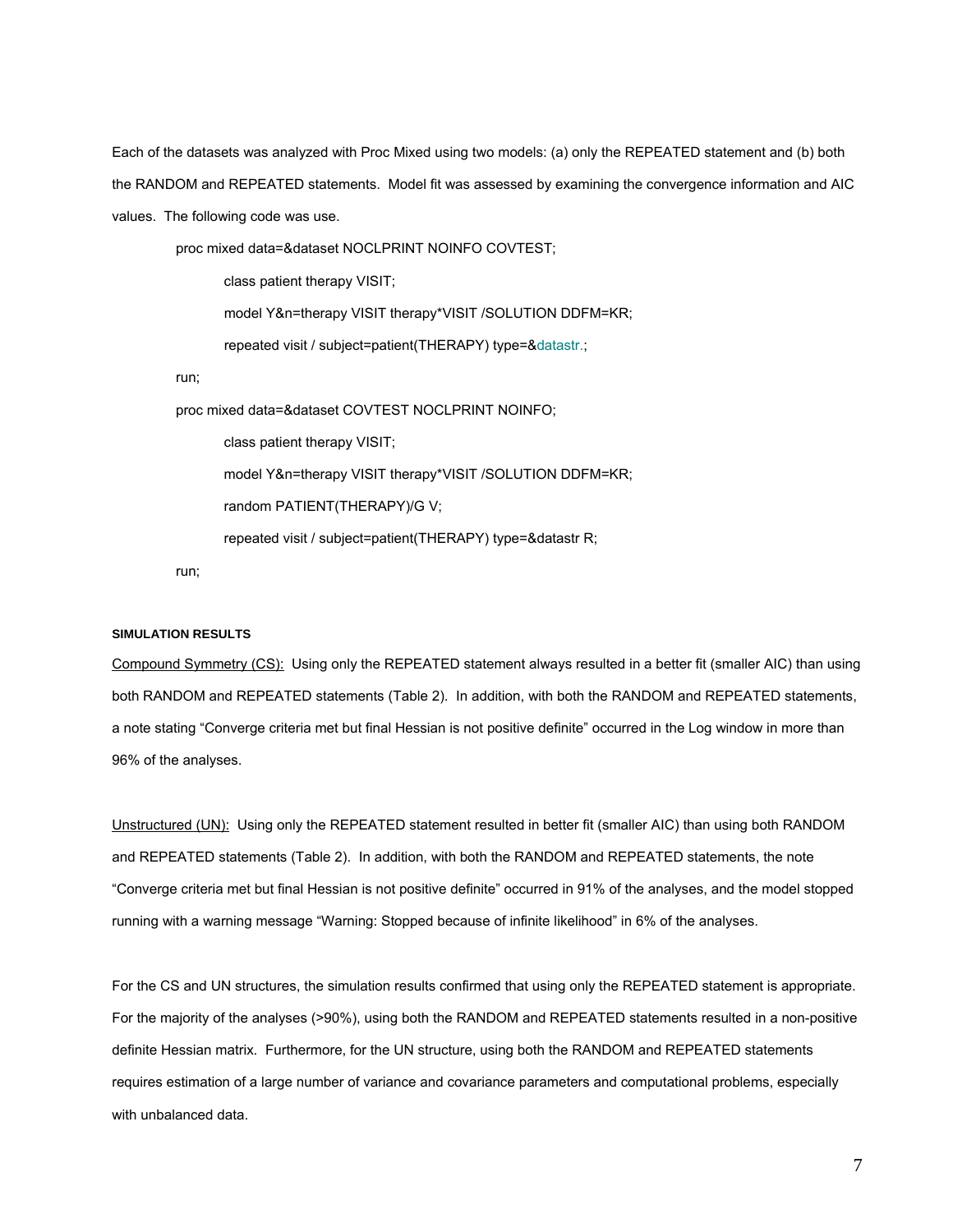|           |     | Model Convergence                                                      | Model with  |     |                            | AIC                            |                          |
|-----------|-----|------------------------------------------------------------------------|-------------|-----|----------------------------|--------------------------------|--------------------------|
| Structure | N   | using BOTH                                                             | Smaller AIC | n   | Model                      | Mean $\pm$ S.D.                | Min, Max.                |
| <b>CS</b> | 962 | Converge criteria met but<br>Final Hessian is not<br>positive definite | ONLY        | 962 | <b>ONLY</b><br><b>BOTH</b> | $1328 \pm 32$<br>$1330 \pm 32$ | 1232, 1411<br>1234, 1413 |
|           | 38  | Converge criteria met                                                  | ONLY        | 38  | ONLY<br><b>BOTH</b>        | $1323 \pm 29$<br>$1325 \pm 29$ | 1252, 1373<br>1254, 1375 |
| UN        | 91  | Converge criteria met but<br>Final Hessian is not<br>positive definite | ONLY        | 91  | <b>ONLY</b><br><b>BOTH</b> | $1812 \pm 32$<br>$1814 \pm 32$ | 1736, 1890<br>1738, 1892 |
|           | 3   | Converge criteria met                                                  | ONLY        | 3   | ONLY<br><b>BOTH</b>        | $1790 \pm 19$<br>$1792 \pm 19$ | 1769, 1807<br>1771, 1809 |
|           | 6   | Warning: Stopped because of<br>Infinite likelihood                     |             |     |                            |                                |                          |

\_\_\_\_\_\_\_\_\_\_\_\_\_\_\_\_\_\_\_\_\_\_\_\_\_\_\_\_\_\_\_\_\_\_\_\_\_\_\_\_\_\_\_\_\_\_\_\_\_\_\_\_\_\_\_\_\_\_\_\_\_\_\_\_\_\_\_\_\_\_\_\_\_\_\_\_\_\_\_\_\_\_\_\_\_\_\_\_\_\_\_\_\_\_\_\_\_

Table 2. Simulation results for CS and UN structures.

Note: BOTH = both RANDOM and REPEATED statements, ONLY = only REPEATED statement.

Autoregressive (1) (AR(1)): Among the 1000 simulated datasets, the between subject variation was significant in 85% of the datasets, non-significant in 11% of the datasets, and 0 or missing in 3% of the datasets (Table 3). Using both the RANDOM and REPEATED statements, all analyses converged to a solution but the analyses for the 34 datasets with zero or missing between subject variation resulted in a note stating that the "Estimated G Matrix is not positive definite", which is the result when one or more variance components are equal to zero (SAS Online Doc 9.1.3).

| N   | Between Subject<br>Variation | Model Convergence<br>using BOTH                                          | Model with<br>Smaller AIC | AIC |                     |                                |                          |
|-----|------------------------------|--------------------------------------------------------------------------|---------------------------|-----|---------------------|--------------------------------|--------------------------|
|     |                              |                                                                          |                           | n   | Statement           | Mean $\pm$ S.D                 | Min., Max.               |
| 852 | $> 0$ and<br>Significant     | Converge criteria met                                                    | <b>BOTH</b>               | 643 | ONLY<br><b>BOTH</b> | $1540 \pm 31$<br>$1537 \pm 31$ | 1448. 1624<br>1448.1619  |
|     |                              |                                                                          | ONLY                      | 209 | ONLY<br><b>BOTH</b> | $1539 \pm 32$<br>$1540 \pm 32$ | 1436.1615<br>1438.1615   |
| 114 | $> 0$ and<br>Non-significant | Converge criteria met                                                    | ONLY                      | 114 | ONLY<br><b>BOTH</b> | $1528 \pm 31$<br>$1530 \pm 31$ | 1441.1602<br>1443.1604   |
| 34  | 0 or does not exist          | Converge criteria met<br>Estimated G Matrix is not<br>positive definite. | <b>EQUAL</b>              | 34  | ONLY<br><b>BOTH</b> | $1529 \pm 31$<br>$1529 \pm 31$ | 1449. 1584<br>1449, 1584 |

Table 3. Simulation results for AR(1) structure

Note: BOTH = both RANDOM and REPEATED statements, EQUAL = either only REPEATED or both RANDOM and REPEATED statements, ONLY = only REPEATED statement.

Among the datasets with significant between subjects variation, 75% had a better fit with both the RANDOM and REPEATED statements than with the REPEATED alone. For all datasets with non-significant between subjects variation, using the REPEATED statement alone resulted in a better fit. For the 34 datasets with 0 or missing between subject variation, using the REPEATED statement alone and using both the RANDOM and REPEATED statements resulted in the same AIC values, however, the Log note "Estimated G Matrix is not positive definite" indicated that the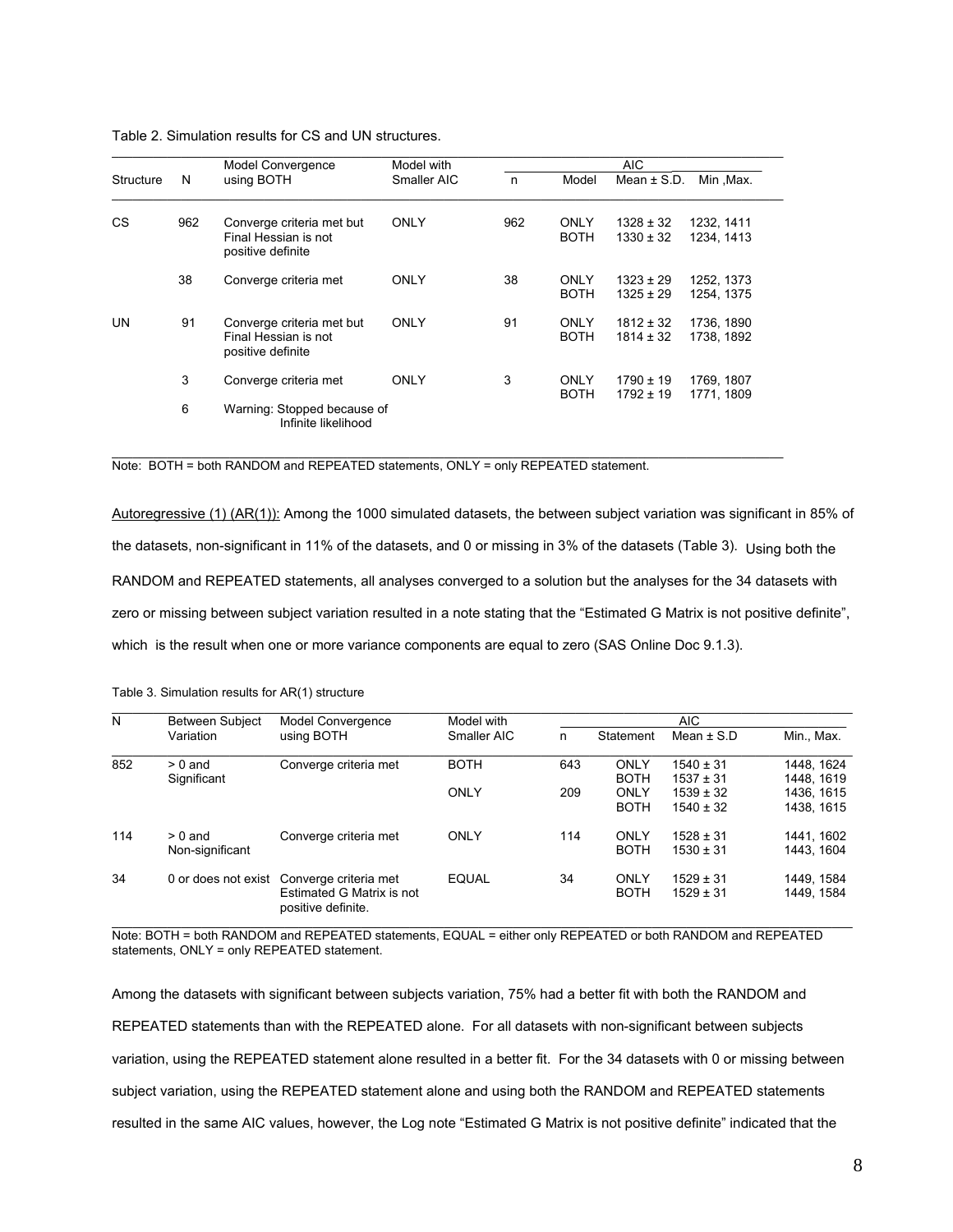RANDOM statement was not needed.

Based on the mathematical formula, using both the RANDOM and REPEATED statements should be more appropriate for the AR structure, especially when the random effect has a non-zero variance, which will be the case with significant between subject variation. The simulation study showed that if the between subject variation is significant, using both the RANDOM and REPEATED statements resulted in a better fit 75% of the time. Thus if large between subject variation is expected in a clinical trial, a test for the significance of the between subject variation should be performed and the use of both the RANDOM and REPEATED statements is recommended if the between subject variation is significant.

#### **SIMULATION ON TYPE I & II ERRORS FOR AR(1) STRUCTURE**

For the AR structure, simulations were also conducted to examine the impact of using only the REPEATED statement and using both the RANDOM and REPEATED statements on Type I and II errors. This was examined under 2 levels of between subject variation (significant and non-significant).

### Simulation for Type I Error:

- Simulate 1000 AR structure datasets with  $\mu$ 0 =  $\mu$ 1 = (0, 0, 0, 0, 0),  $\sigma_u^2$ =6.0,  $\sigma^2$ =2.0, and  $\rho$ =0.8.
- 1<sup>st</sup> run: Fit the 1000 datasets with Proc Mixed using both the RANDOM and REPEATED statements.
- $2^{nd}$  run: Fit the same 1000 datasets with Proc Mixed using only the REPEATED statements.
- 3<sup>rd</sup> run: Fit the same 1000 datasets with Proc Mixed using both the RANDOM and REPEATED statements for those with significant between subject variations; and using only the REPEATED statement for those with no significant between subject variations.
- Compare the Type I error between the three runs: the simulations resulted in significant difference between treatment groups would be the cases failed to accept  $H_0$  when  $H_0$  is true and thus making Type I error.

#### Simulation for Type II Error:

- Simulate 1000 AR structure datasets with  $\mu_0 = (0, 0, 0, 0, 0)$ ,  $\mu_1 = (0, 0.80, 1.6, 2.4, 3.2)$ ,  $\sigma_u^2 = 6.0$ ,  $\sigma^2 = 2.0$ , and ρ=0.8.
- 1<sup>st</sup> run: Fit the 1000 simulated datasets with Proc Mixed using both the RANDOM and REPEATED statements.
- $2^{nd}$  run: Fit the same 1000 datasets with Proc Mixed using only the REPEATED statements.
- $3<sup>rd</sup>$  run: Fit the same 1000 datasets with Proc Mixed using both RANDOM and REPEATED statements for those with significant between subject variations; and using only the REPEATED statement for those with no significant between subject variations.
- Check and compare the Type-II error and power between the three runs: the simulations resulted in no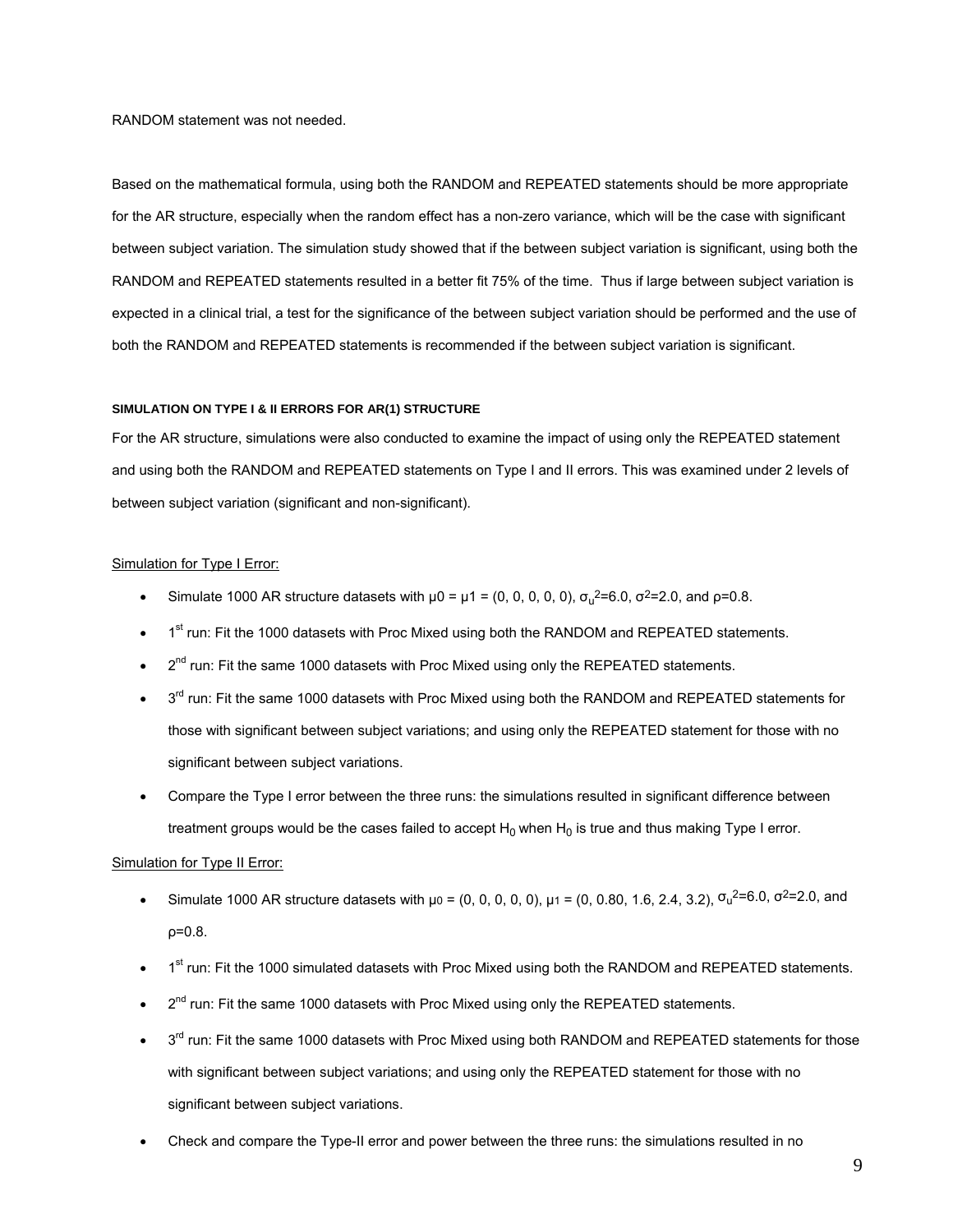significant difference between treatment groups would be the cases failed to reject H0 when Ha is true and thus making Type II error, and power  $= 1 - Type II$  error.

The type I error rate was 5.7% when using both the RANDOM and REPEATED statements, 5.8% when using the REPEATED statement alone, and 5.5% with the choice of the model depending on between subject variation. The type II error rate was 18.4% (power = 81.6%) when using the REPEATED statement alone, 18.1% (power = 81.9%) with both the RANDOM and REPEATED statements, and 18.3% (power = 81.7%) with the choice of the model depending on between subject variation. The three methods produced similar results for Type I and II error rates. thus the impact on Type I and II errors of using REPEATED statement only or both the RANDOM and REPEATED statements is minimal for AR(1) structure.

#### **DISCUSSION AND CONCLUSION**

The results from the simulation study for CS and UN structured datasets were similar to those predicted from the mathematical formula. Using only the REPEATED statement produced better model fit based on the AIC criteria and using both RANDOM and REPEATED statements would result in over-modeling and a note stating that the "Hessian is not positive definite"..

For the AR(1) structure, the mathematical theory justifies using both RANDOM and REPEATED statements if the between subject variation is significant. The simulation study also showed that 75% of the time using both RANDOM and REPEATED statement was appropriate. However, the impact on Type I and II errors of choosing only the REPEATED or both the RANDOM and REPEATED statements is minimal.

Combining the results from the mathematical formula and simulation studies, we recommend the following:

- For CS and UN structures: use only the REPEATED statement.
- For AR(1) structure: If great variation among patients is expected, test the between subject variation and if it is significant, use both the RANDOM and REPEATED statements ; otherwise use only the REPEATED statement.